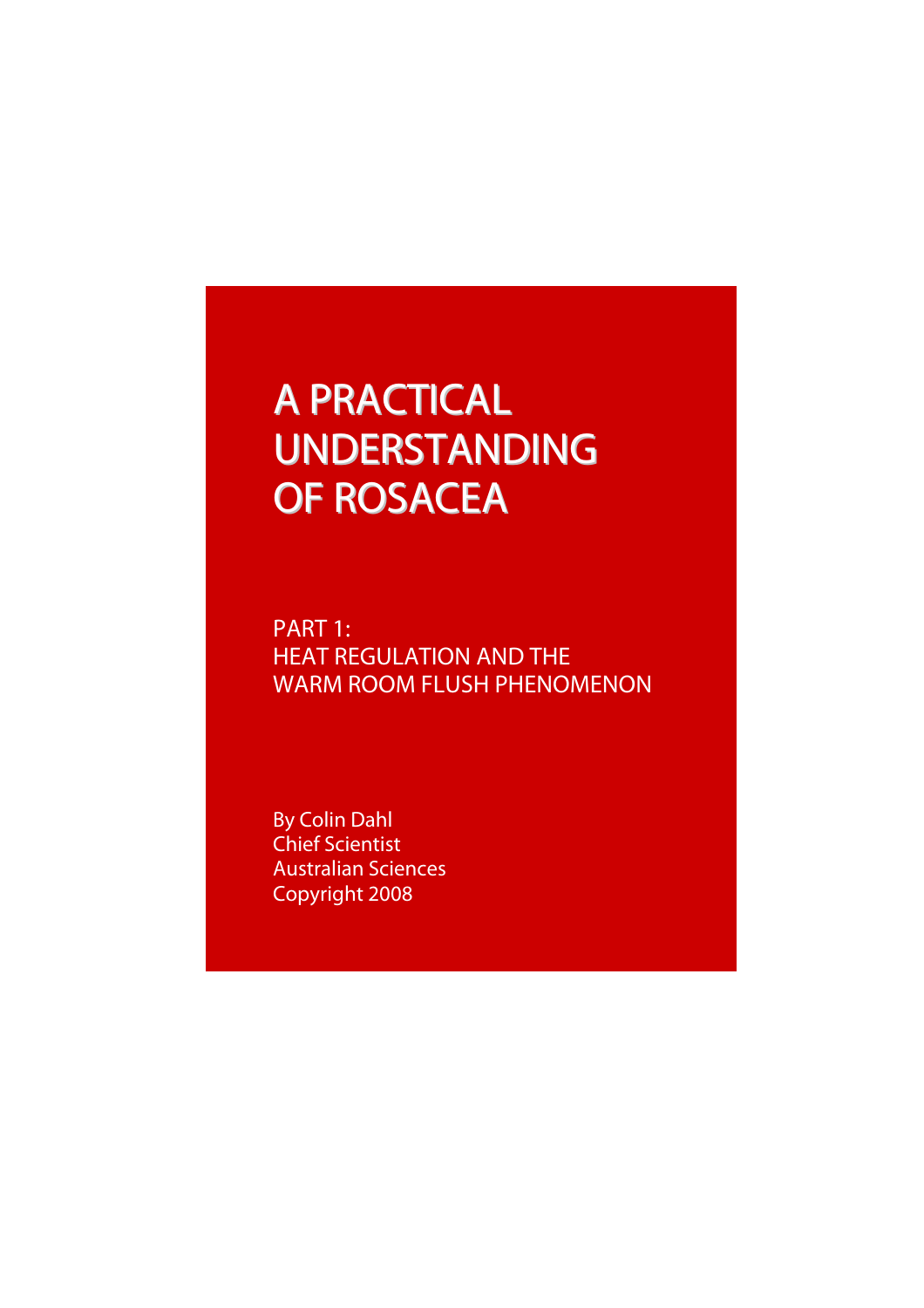# **CONTENTS**

| <b>CHAPTER 1:</b><br><b>ABOUT THE BOOKLET</b>              |    |
|------------------------------------------------------------|----|
| <b>CHAPTER 2:</b><br>ROSACEA MECHANICS                     | 3  |
| <b>CHAPTER 3:</b><br>UNDERSTANDING THE WARM ROOM FLUSH     |    |
| <b>CHAPTER 4:</b><br><b>OVERCOMING THE WARM ROOM FLUSH</b> | 12 |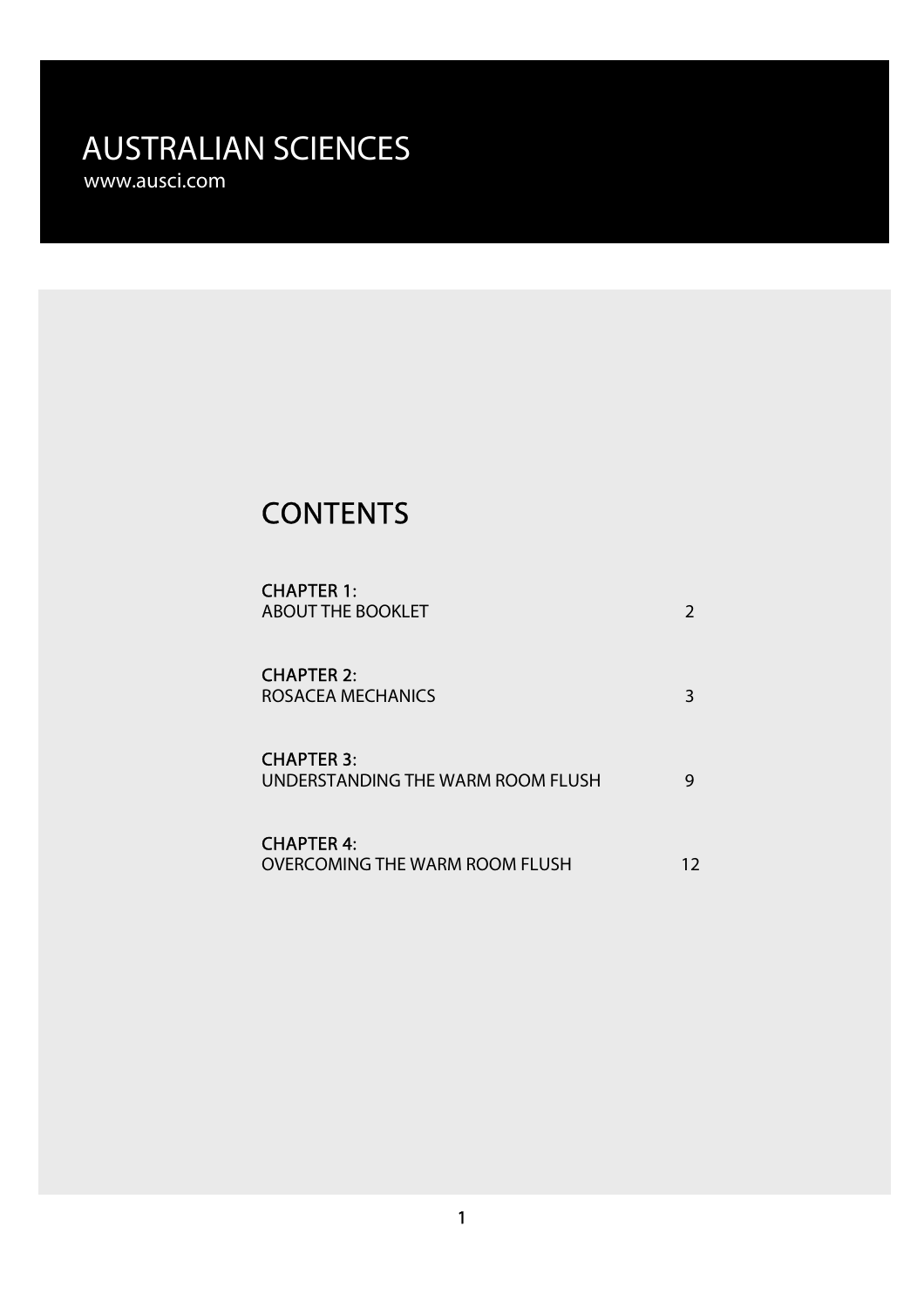# CHAPTER 1: ABOUT THE BOOKLET

This booklet has been written for rosacea sufferers who are struggling to understand their condition and are looking for new ways to overcome the facial flushing and facial redness aspects of rosacea.

The booklet uses the warm room flush phenomenon to explain what is going on when the body regulates heat and ways you can reduce this form of facial flushing.

The simplified biological mechanics of rosacea have been explained in the booklet. Minimal medical terms have been used and may be further referenced online. I believe that a basic understanding of how the body deals with heat regulation and dilation of blood vessels is needed if you want to begin reversing this and other forms of facial flushing associated with rosacea.

It is not the intention of this booklet to name or deal with specific chemicals. The reason for this is simple, once you have excessive blood vessels and nerves in your skin, you will have an excess of numerous inflammatory chemicals. It is the intention of this booklet to highlight the systems involved, so that these systems can be used in your favor.

To enable a continual reversal of rosacea, the majority of people with rosacea will need to steadily manage their condition. This may simply involve being aware of what biological systems are currently in play, such as heat regulation or skin sensitivity, but keeping it under control is very achievable.

I hope the contents of this booklet help you to better understand rosacea and assist you in dealing with rosacea.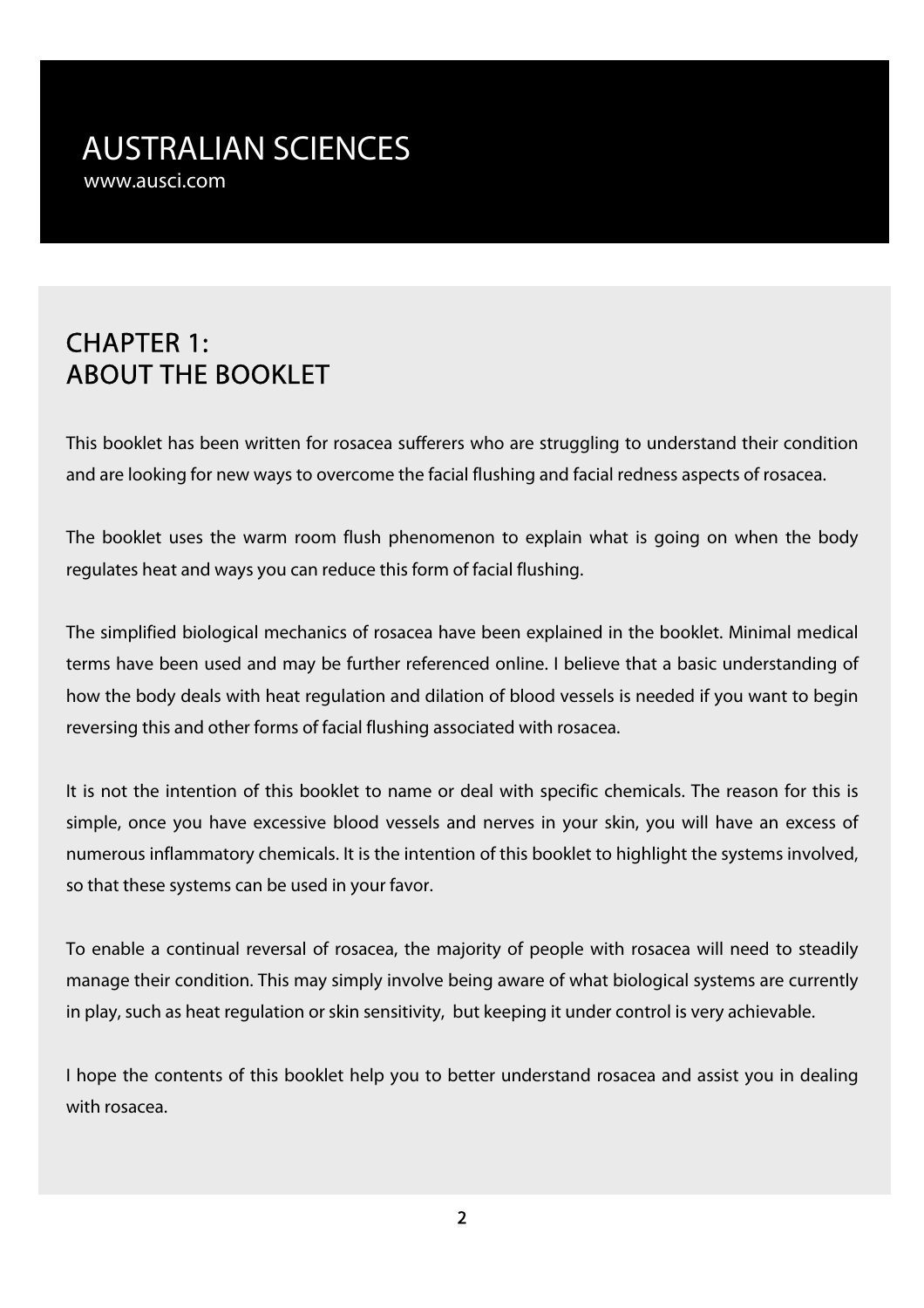# CHAPTER 2: ROSACEA MECHANICS

To a certain point the phenomenon known as the warm room flush, where someone with rosacea enters a warm room and promptly experiences a facial flush, is a normal process.

If someone without rosacea gets too hot, that is their internal thermostat is high, then their body will trigger events to normalize their temperature. These events primarily involve sweating to cool the body and dilating cutaneous (skin) blood vessels to release heat from the body. Someone with rosacea will do the same, because this is a normal process.

What is happening? To put it simply, nerves are being activated to perform some special functions. A function we are concerned with here is vasodilation. Cutaneous nerves are triggered and the nerves release chemicals to dilate blood vessels as well as activate other nerves. As more blood flows through the blood vessels, the blood vessels themselves release more chemicals to keep vasodilation going.

The blood vessels further respond to this extra blood flow by initiating angiogenesis (the growth of blood vessels) and nerves respond by initiating axonogenesis (the growth of nerves). The body thinks there is a good reason behind this activity, so new infrastructure is prepared for this extra blood flow and nerve activity. Again, this is a normal process that occurs in everyone. Without it we wouldn't be able to regulate our body temperature, fight off infection or repair tissue after injury.

However, if the nerve-mediated vasodilation occurs too frequently and too rigorously, then frequent and considerable angiogenesis and axonogenesis will result. This is in-effect the process behind the progression of rosacea.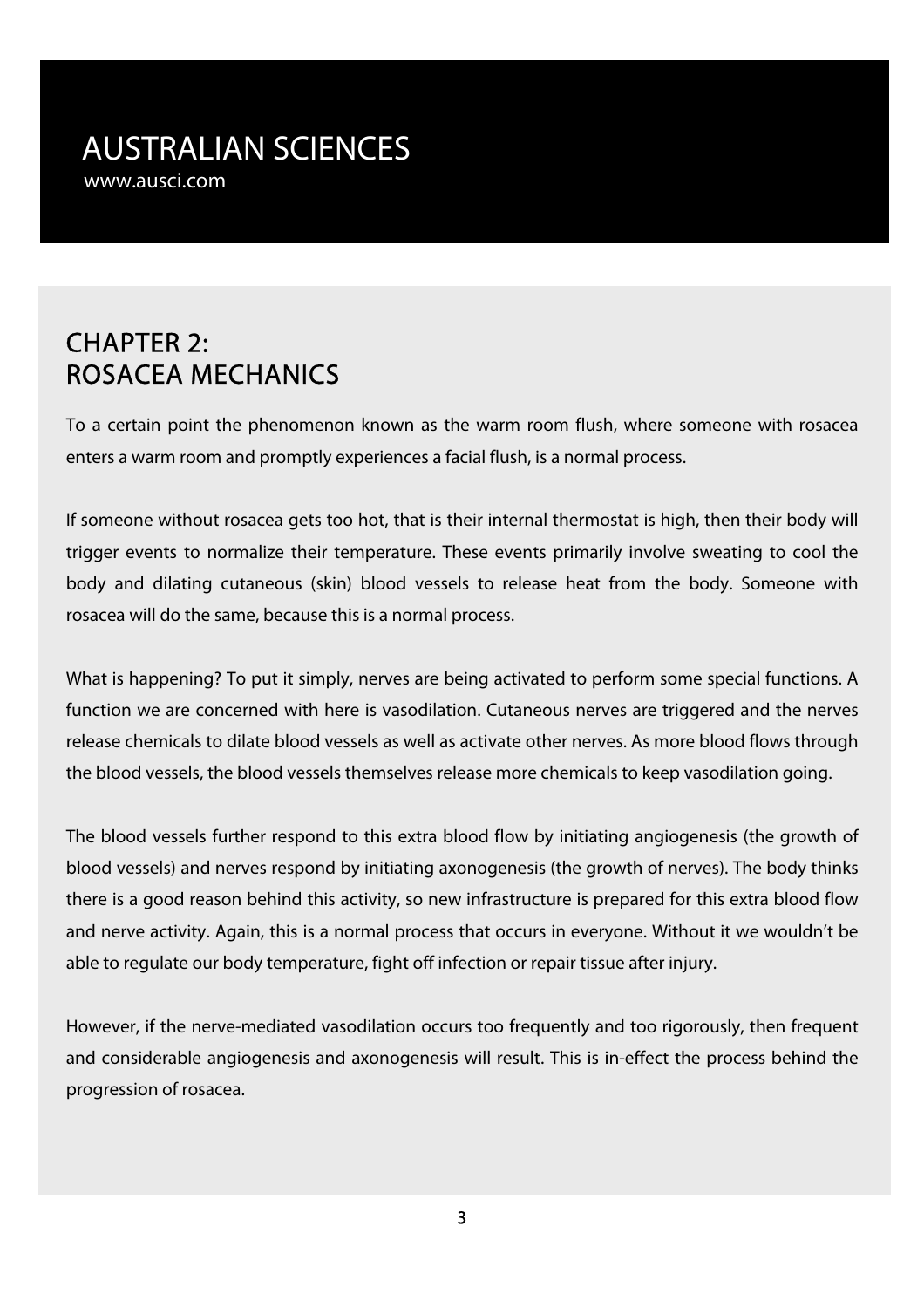It is only to be expected that if you have more blood vessels and more nerves in your skin, that you will have more dilation of blood vessels and more facial flushing when your body initiates the heat release process.

#### ROSACEA INFRASTRUCTURE

It often takes many years of cumulative angiogenesis and axonogenesis before rosacea begins to be seen as apparent or a problem. The good news is that this process is reversible, as will be discussed in the next section.

In rosacea, there is a lot more infrastructure in the skin to release heat. Both nerves and blood vessels are increased. If you only see rosacea as a skin disorder or even a blood vessel disorder you will struggle to control it because there is more to this biological system.

The common red butterfly pattern across the cheeks and nose can be explained by special infrastructure the body uses to release heat. The head and face are important areas, as well as the inner hands and feet. These areas have special nerves to dilate blood vessels and special blood vessels to release the heat carried in the blood.

The nerves involved in these areas are sympathetic nerves. They can act to dilate special blood vessels (arteriovenous anastomoses), which open up and shunt blood into the blood vessels of your skin, creating the phenomenon we know as the flush. This also explains why many people have intense flushing confined to certain regions of the face.

Did you know that blood vessels in your skin don't actually have a colour. It is the redness of the blood flowing through that gives a red appearance.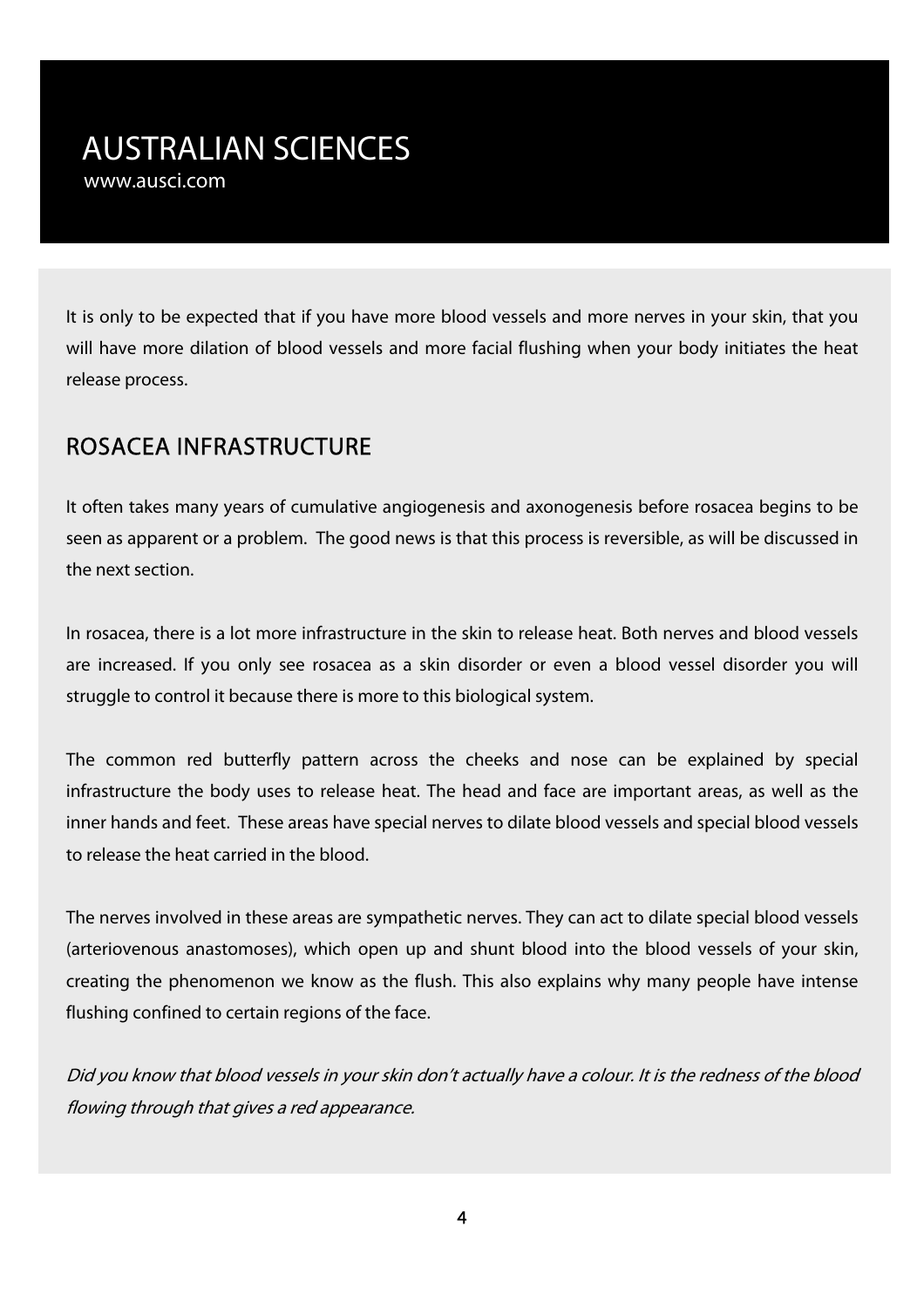

Figure 1: This figure is a representation of the head and neck arteries of the human body. Imagine the incredible volume of blood that the special blood vessels (arteriovenous anastomoses) can shunt from arteries into the small capillaries of your flush zones. The flush zone capillaries therefore take on a more heat regulatory function than a nutritive role. ©iStockphoto.com / London [England](http://www.istockphoto.com/user_view.php?id=2285784).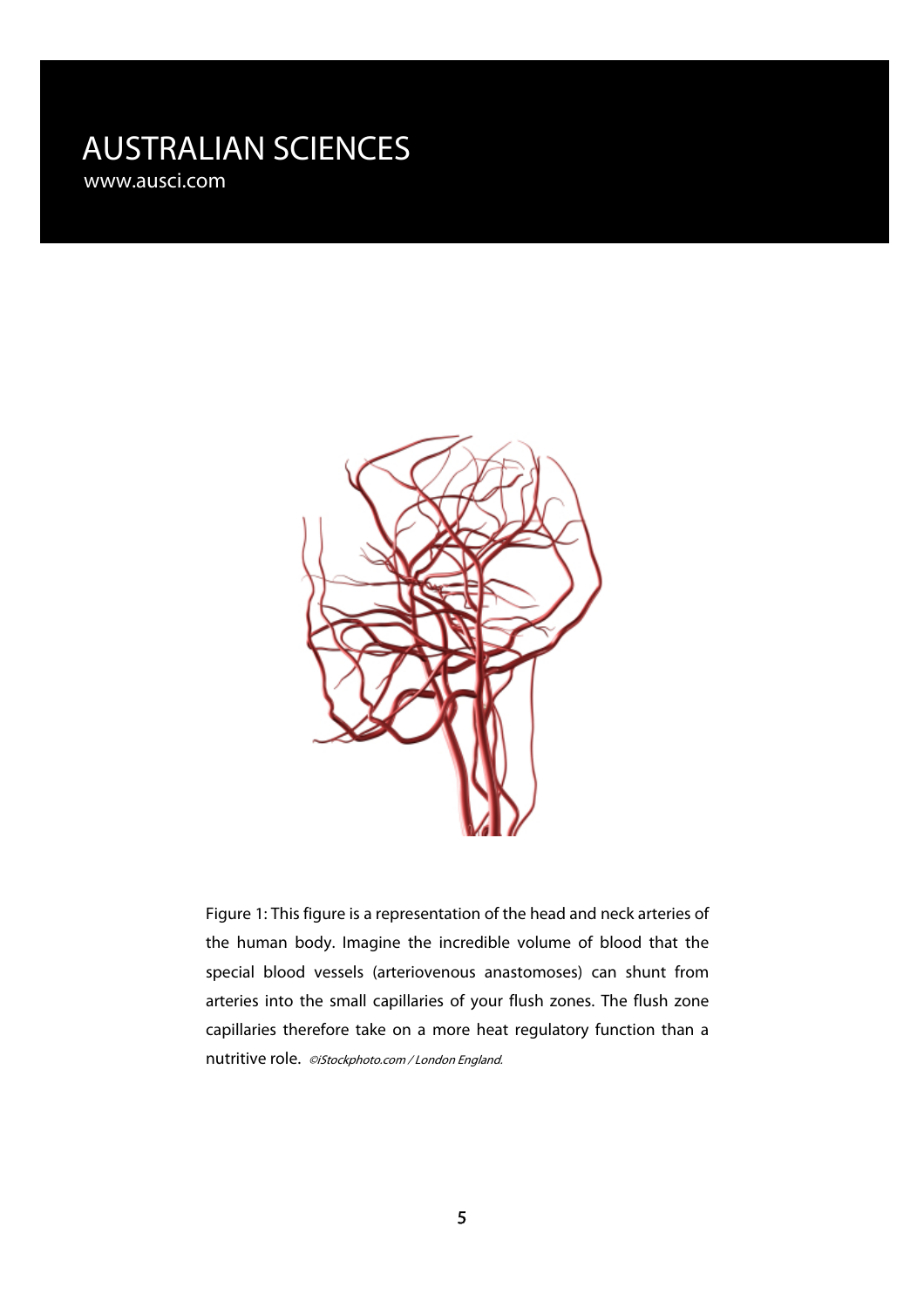Another important type of nerve involved in rosacea is the sensory nerve. Unlike sympathetic nerves that are triggered centrally in the brain, sensory nerves are important local mediators of vasodilation.

Sensory nerves can directly initiate vasodilation by local activation through such triggers as sunlight or irritating chemicals applied to the skin. In many cases of rosacea the sensory nerves can play a role in all flushing episodes. This scenario involves the dilation of blood vessels by any means, which in turn creates localised inflammation that activates sensory nerves in that region, creating the burning sensation often associated with flushing.

A major problem involved with the continual activation of sensory nerves is hyper-sensitization. As rosacea progresses through regular flushing, nerves not only undergo axonogenesis but they can become sensitized. This can cause flushes to become more intense and painful.

In advanced rosacea, the extensive nerve and blood vessel infrastructure is so sensitized that even a small increase in blood flow will result in significant flushing episodes.

#### **CHEMICALS**

There are hundreds of known chemicals involved with nerves and blood vessels. This section raises some important chemical groups released by cutaneous nerves and blood vessels, such as neurotransmitters, neuropeptides and growth factors.

Neurotransmitters can simply be seen as chemicals that transmit a nerve signal to other nerves as well as other tissues, such as blood vessels. Neuropeptides have a similar function to neurotransmitters but often act longer and are more potent.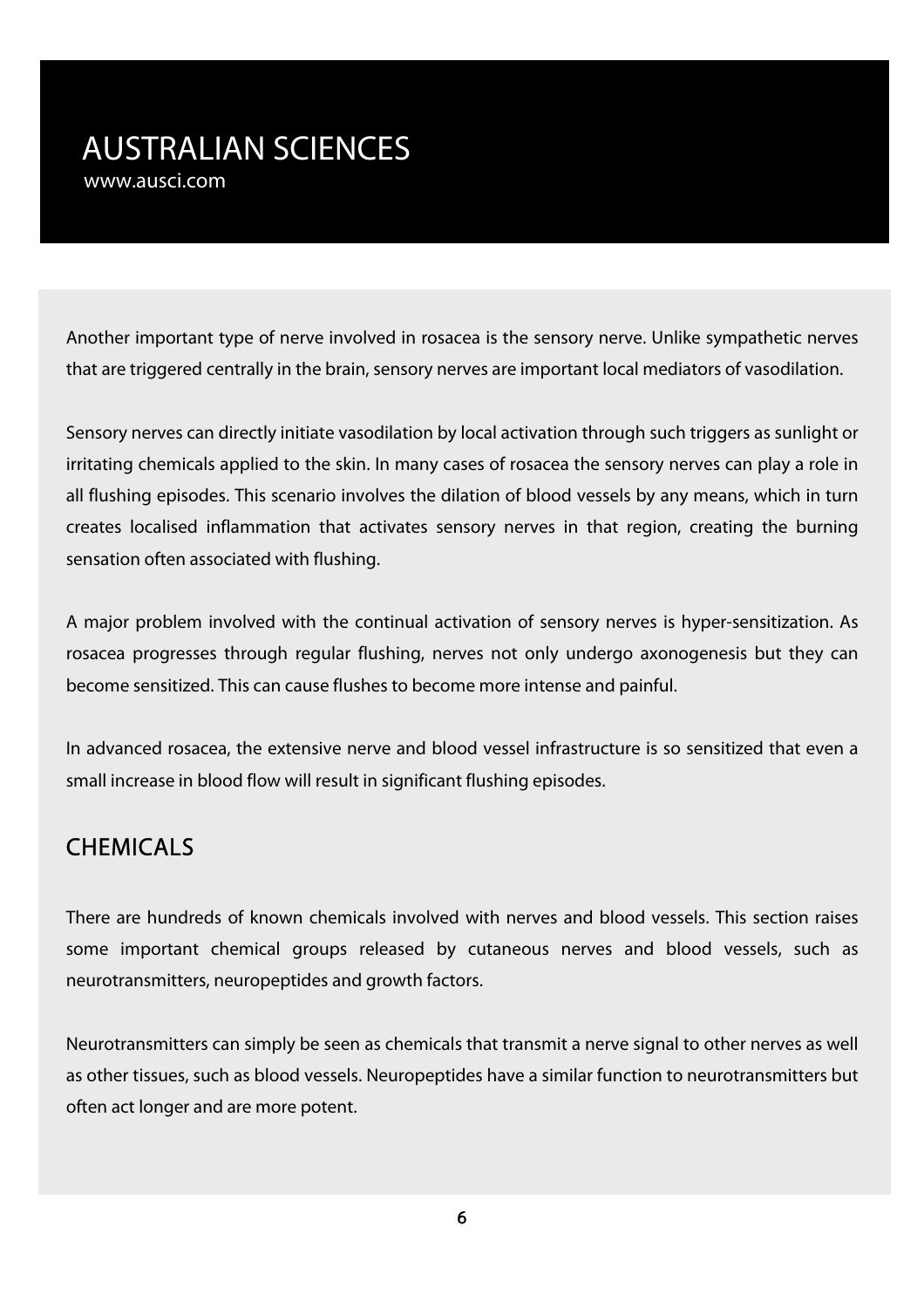These chemicals can activate or deactivate nerves, or act to dilate or constrict blood vessels. An important concept that will be discussed in this book is that of neuropeptide depletion and storage.

Australian Sciences has conducted several years of neuropeptide rosacea research. An early goal was to determine the role of neuropeptides released by cutaneous nerves in various forms of flushing. The findings of this research, which involves neuropeptide storage and depletion, led to a new approach for rosacea management. This will be discussed in depth in the following sections.

Nerves and blood vessels both need growth factors. Growth factors help to maintain blood vessels and nerve structures and to enable their further growth. Skin cells release growth factors, which results in nerve and blood vessel innervation of the skin. Nerve activation also increases growth factors as part of a chemical cascade. Certain nerve growth factors are also involved in nerve sensitization. Nerve growth factors and blood vessel growth factors have also been found to be interchangeable.

The main goal of this section is to make you aware that the human body has an established system in place to perform heat regulation that leads to vasodilation and may lead to facial flushing. Nerves and chemicals are involved and there are consequences such as nerve and blood vessel growth as well as sensitization. These concepts will be used in the next section to help build an understanding of the warm room flush that is often seen in rosacea.

Abundant reading on neuropeptides and growth factors are available on-line. I recommend you do further reading, without focusing on anyone particular neuropeptide, growth factor or chemical.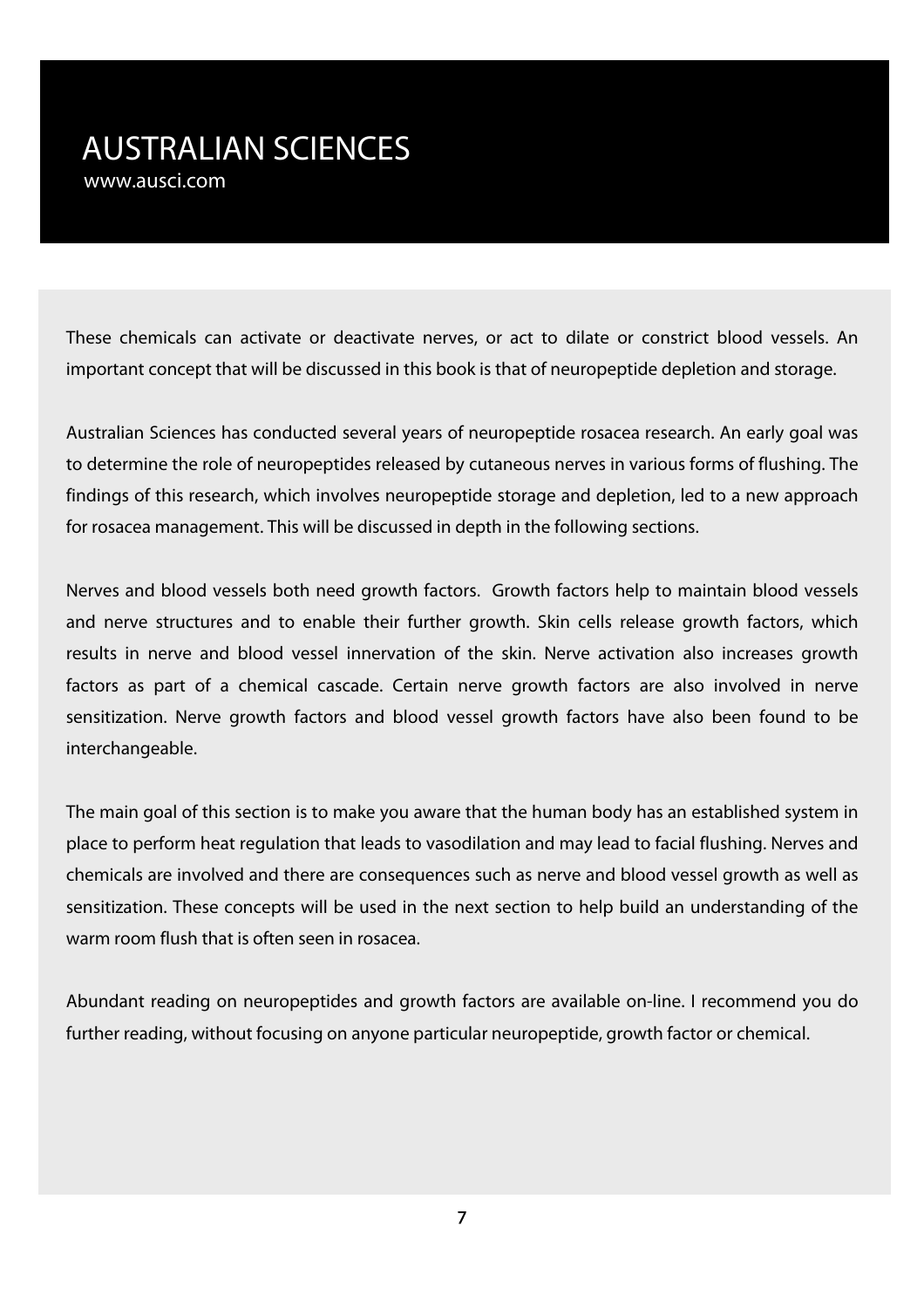

Figure 2: This figure is a representation of nerve conduction. The electrical connections result from the release of numerous neurotransmitters (short acting) and neuropeptides (long acting) crossing the nerve junctions. More inflammatory neurotransmitters and neuropeptides means more nerve activation. For flush zones of your skin this may mean more dilation of blood vessels and greater flushing. ©iStockphoto.com / ktsimage.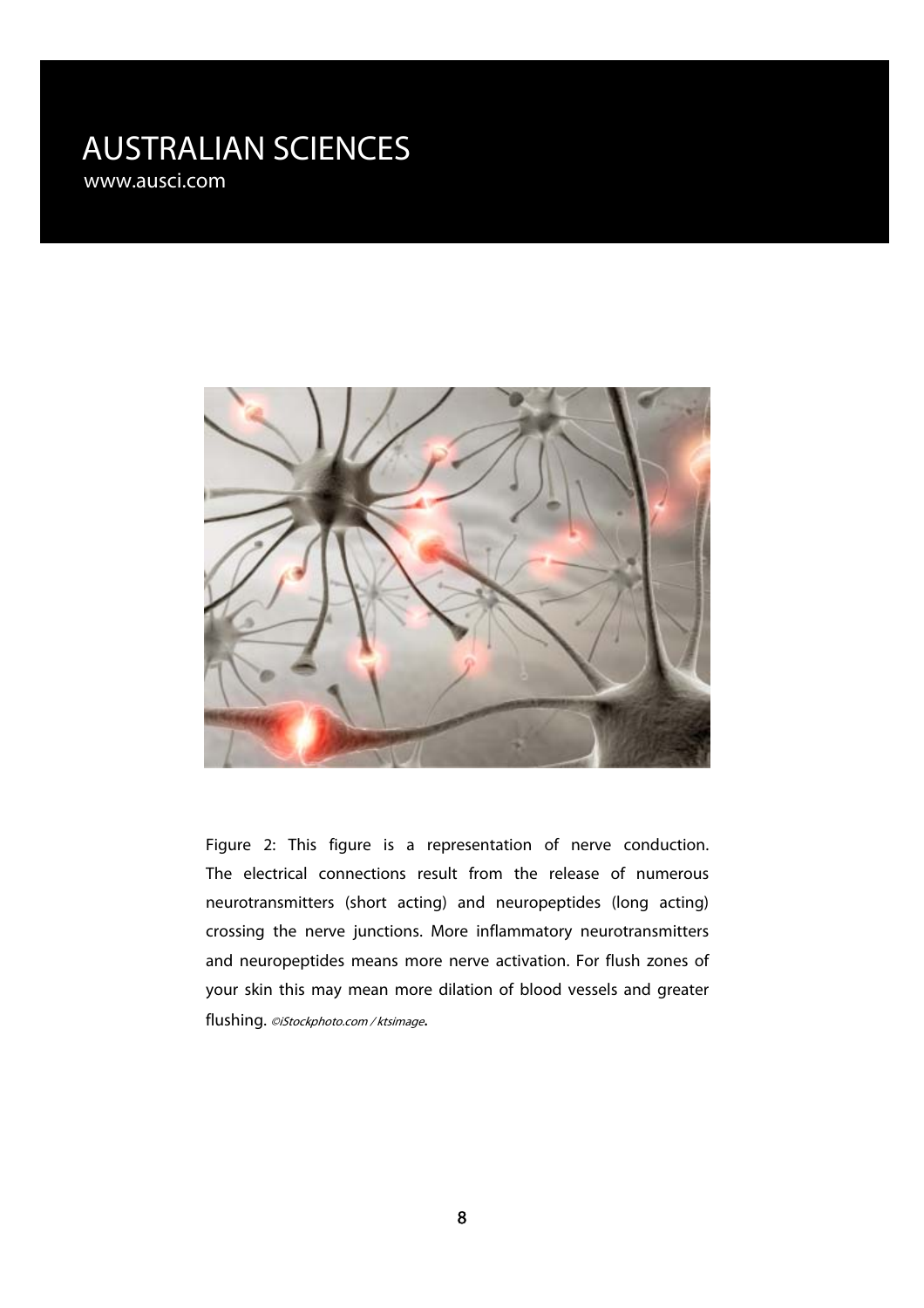# CHAPTER 3: UNDERSTANDING THE WARM ROOM FLUSH

We previously glanced over the general heat regulation process when someone is too hot. Now lets look at heat regulation a little more in-depth and through the eyes of someone with rosacea who experiences a facial flush when entering a warm room.

The scenario of entering a warm room implies that you are entering from a cooler environment. We must first understand what is happening in this cooler environment before we can understand what then happens when in the warm room.

#### HEAT CONSERVATION

The body has a system of releasing excess heat when too hot, but it also has a system to conserve heat when cold. The systems are very much intertwined. In the cooler environment, the body will constrict cutaneous blood vessels because heat is carried in the blood. Less blood getting to the surface of the skin, means less heat escaping from your body.

Those with rosacea often experience colder cheeks and hands in cool or even slightly cool environments. This phenomenon is a result of the excess heat regulation infrastructure in the flush zones of the skin. In cool environments the extra blood vessels could potentially release too much heat. However, due to the extra nerve infrastructure, the nerves begin to constrict blood vessels in the flush zones of the skin much earlier than other areas. This results in cooler areas of skin.

When blood vessels get too cold they begin to automatically dilate because the blood vessels lose their ability to constrict, causing redness of the skin.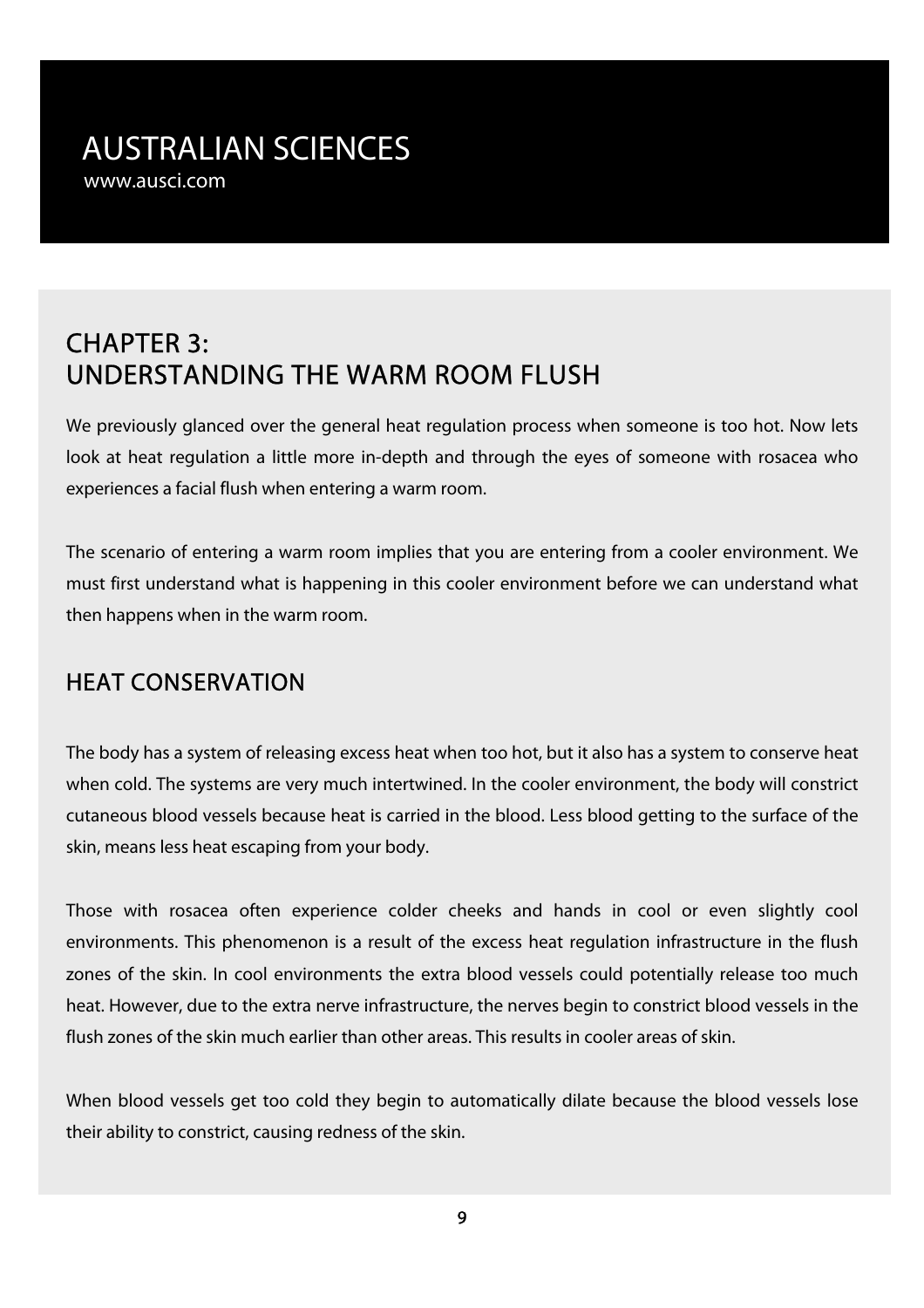#### NEUROPEPTIDE STORAGE

In cooler environments, chemicals the body uses to dilate blood vessels are no longer getting released in significance. If the person is in a cool environment for a long period of time, then these dilating chemicals such as neuropeptides, begin to build up.

As previously discussed, many neuropeptides are major dilating chemicals released by the body. Many of the inflammatory neuropeptides we are interested in can only be made in small amounts by the body everyday. So the nerves have a way of storing these chemicals to use when needed. Similarly, other dilating chemicals are also building up their availability.

Australian Sciences has conducted tests that not only show more neuropeptides are released in rosacea skin during flushes, but that the regeneration of neuropeptides happens faster. This may be another consequence of more nerve and blood vessels in the skin.

#### ENTERING THE WARM ROOM

Lets now return to the warm room example. First lets assume someone with rosacea has remained in a slightly cool environment for several hours. Due to their excessive heat regulation infrastructure (more blood vessels and nerves), their body over compensates by constricting cutaneous vessels. This results in the accumulation of inflammatory chemicals such as neuropeptides, which have built up their capacity.

The person then enters the warm room and their internal thermostat begins to increase. The body quickly responds by initiating the release of heat. Nerves are activated in the skin to dilate blood vessels as well as trigger other nerves. It is at this point where the previous exposure to the cool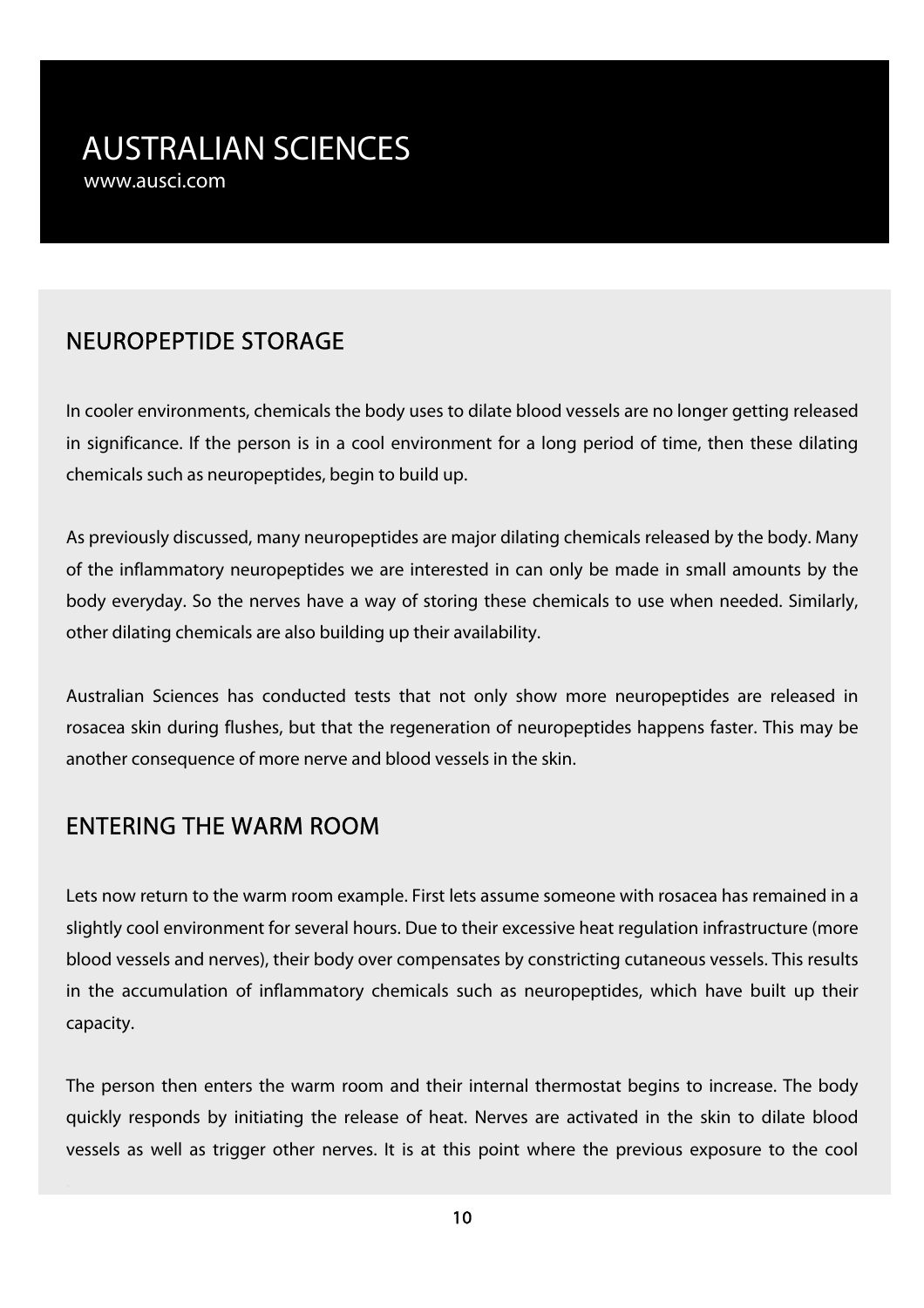environment makes an impact. The nerves release their abundant neuropeptides in what seems an ongoing burst. Vasodilation begins and further nerve activation occurs, resulting in a facial flush.

The process may be so great that the flush continues even when you go back to the cooler environment. This is in part due to the ongoing nerve mediated burst as well as the downstream inflammatory consequences, such as the flow of extra blood through blood vessels causing sheer stress within the vessels and the release of further chemicals to continue the dilation.

After some time, for no apparent reason the flush abruptly ceases. This abrupt end to the flushing phenomenon can be partially explained by neuropeptide depletion.

As previously discussed, many inflammatory neuropeptides are only produced in a limited amount and once depleted they take time to regenerate their stores. From a biological view, the sudden end to an intense flush somewhat resembles the neuropeptide depletion induced by capsaicin (the active chemical found in red peppers).

In summary, this section tells us that heat regulation, both cooling and heating, is likely to be excessive when there is excessive heat regulation infrastructure in the skin. More nerves and blood vessels in the flush zones of skin cause constriction of blood vessels even in slightly cool environments. This results in a build up in the availability of inflammatory compounds such as neuropeptides, which can later be released in large amount when the body goes into heat release mode.

The extent of this excessive heat regulation and how you can assess your own heat regulation activity is discussed further in the next section.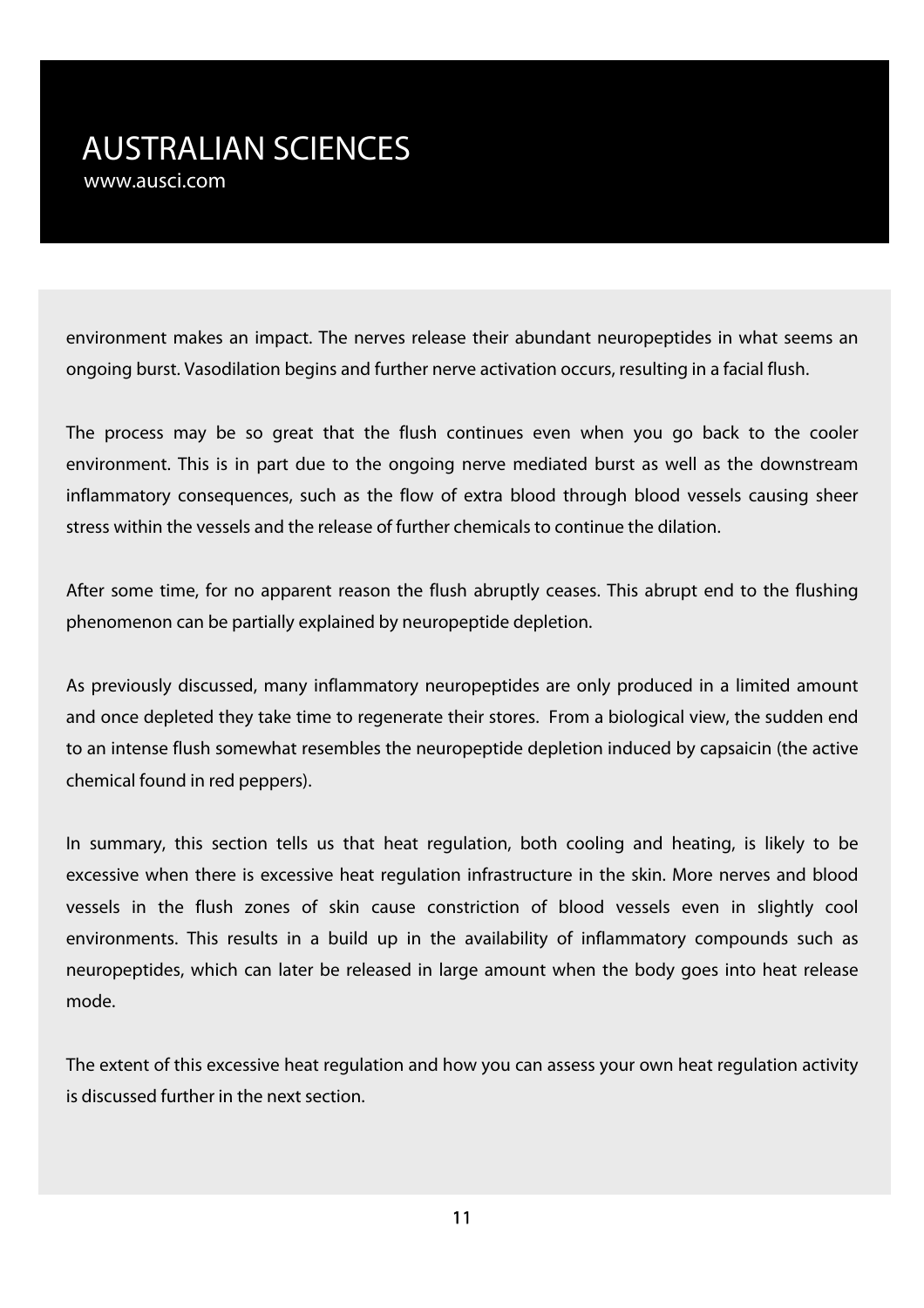# CHAPTER 4: OVERCOMING THE WARM ROOM FLUSH

Before we discuss how overcoming the warm room flush is possible, I would first like to discuss an efficient and practical way of reducing the excessive heat regulation infrastructure within rosacea skin and also discuss effective ways of reducing excessive skin activity thereby reducing the need for excessive blood vessels and nerve infrastructure.

# IPL – INTENSE PULSED LIGHT

If you have persistent facial redness then you have an excessive blood vessel structure in your facial skin and you are perfectly positioned to benefit from a reduction of this excessive infrastructure by a simple treatment known as IPL. There is a direct relationship between the amount of blood vessels and inflammation/flushing. Reducing the excessive blood vessels in your flush zones is a major step towards reducing flushing.

The best way to reduce the excessive blood vessels is through Intense Pulsed Light (IPL) therapy. IPL will reduce cutaneous blood vessels, but how much will depend on: (1) the IPL procedure (2) the individual.

IPL works by sending energy (in the form of light) into the skin. The red colour of the blood attracts the energy that ultimately damages the blood vessels and results in their removal. However, it is common for IPL practitioner's to firmly press the IPL head down on the skin prior to releasing the light. This may allow deeper vessels to be treated but the superficial vessels are having the blood squeezed out of them. This is a problem because unless blood vessels contain blood, they don't have any colour and won't absorb as much of the light energy.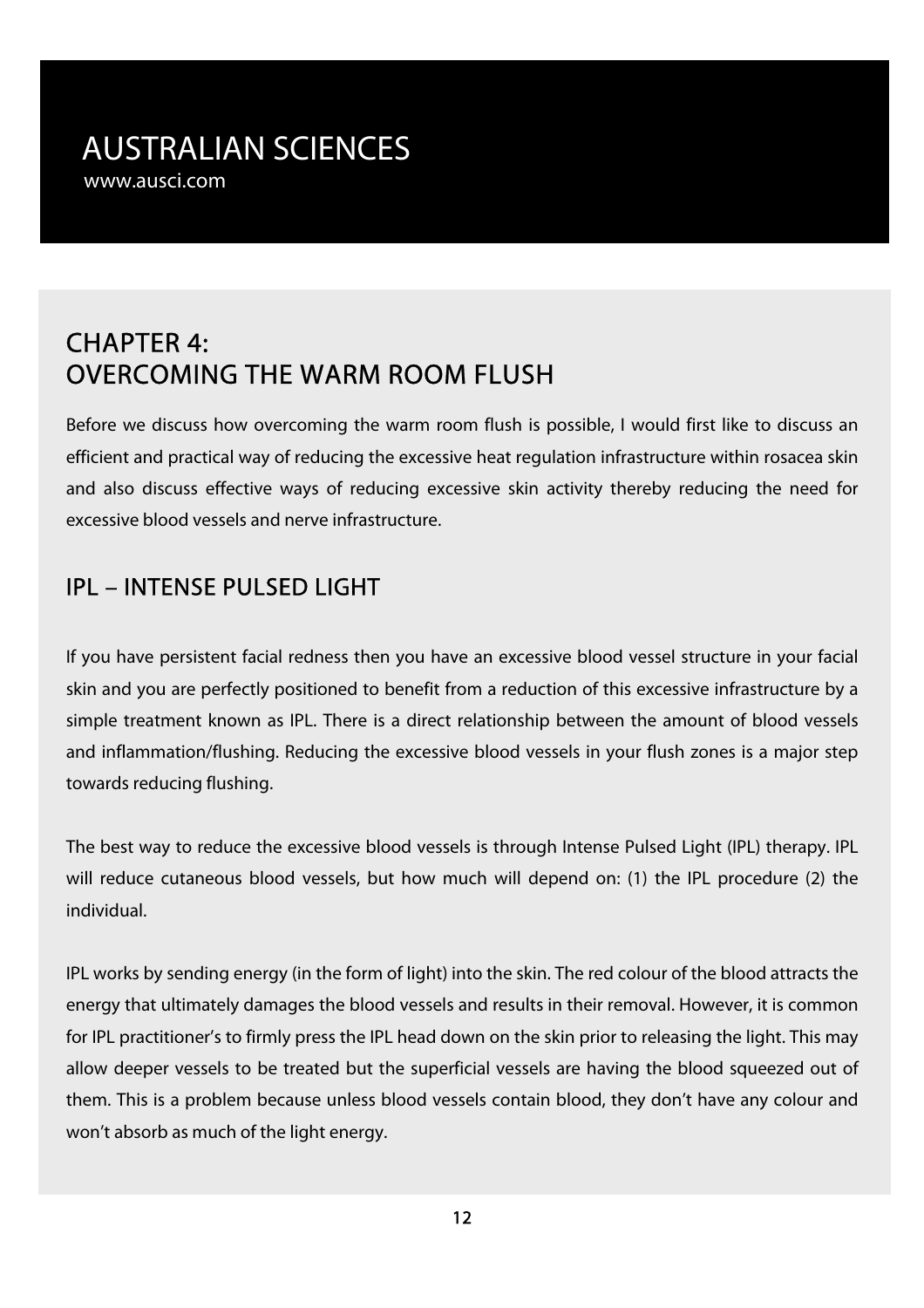We recommend a multiple pass procedure that involves both firmly applying the IPL head to the skin (to treat deep vessels) and then lightly applying the IPL head to the skin (to treat superficial vessels).

IPL is good but it isn't perfect. The process of sending energy to destroy blood vessels also causes the regeneration of blood vessels (known as angiogenesis). This can lead to different treatment outcomes. Some people may reduce their facial redness by 90% while others may see a 50% reduction after several IPL treatment sessions. People with rosacea also have a tendency for greater angiogenesis.

#### IPL TIPS:

You don't need high IPL energies to damage blood vessels. Find an IPL Practitioner who understands this and uses multiple pass procedures. Don't apply too much water to your face for several hours after the IPL session. The water is easily absorbed and can increase the swelling. If you get to the point where you no longer reduce facial redness through IPL, then focus on reducing flushing to continue your reduction in facial redness and rosacea.

One of the aims of this booklet is to let you know that IPL is likely to reduce cutaneous blood vessels and directly assist in reducing facial flushing as well as make the other flush reducing recommendations in this booklet feasible or achievable. I believe IPL is the best first line treatment of facial redness and flushing. IPL can be further referenced online or discussed with your doctor.

Your aim should not be to reduce your facial redness to zero with IPL. Instead look to make a major reduction in redness and follow up with flush reduction methods over the long term that will allow you to reverse the excessive skin infrastructure and sensitization.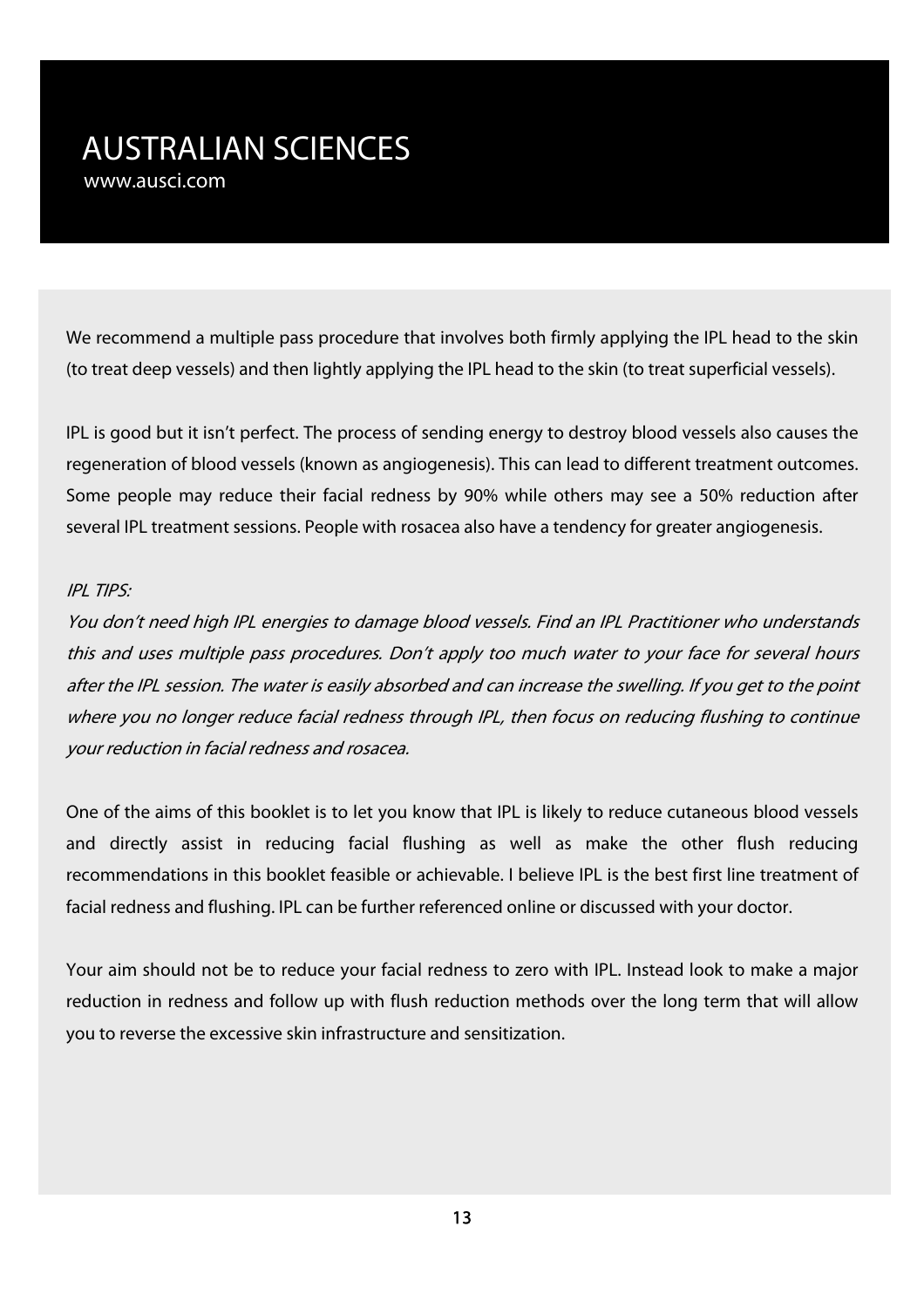## REDUCING SKIN ACTIVITY

Even after successfully reducing facial redness with IPL, the problem of skin sensitivity may persist and may contribute to the progression of rosacea. Reducing this problem can greatly assist in reversal of rosacea symptoms. This is just common sense. Even if you do not use irritating cosmetics on your flush zones, a reduction in skin activity is recommended.

If you reduce the over activity of the skin, you reduce the infrastructure required to maintain it. Less nutrients will be needed for supply, so less blood vessels are needed to get them there. Just as the body has a system to increase blood vessels and nerves in your skin to correlate with their activity, the body also has a system to reduce blood vessels and nerves in your skin when they are less active. The body uses growth factor regulation as one method of achieving this balance. This is why reducing flushing and skin irritation is so important.

Australian Sciences is developing a range of effective products aimed at assisting in the reduction of excessive skin cell activity due to environmental factors such as sun exposure. Australian Sciences has conducted extensive research into the normalization of inflammatory skin cells with natural compounds such as silymarin, egcg, vitamin B12 and many others. Independent research has also showed these compounds to be effective for other inflammatory skin disorders such as atopic dermatitis and psoriasis. We believe these products can help normalize skin cells and assist in the long-term reversal of excessive skin infrastructure.

Further benefits can be achieved through reducing the exposure of skin cells to environmental factors. A major contributor to excessive skin cell activity is sunlight. Not only is the ultraviolet radiation a major contributor, but the excessive heat energy delivered to skin cells is enough on its own to cause problems for those with rosacea.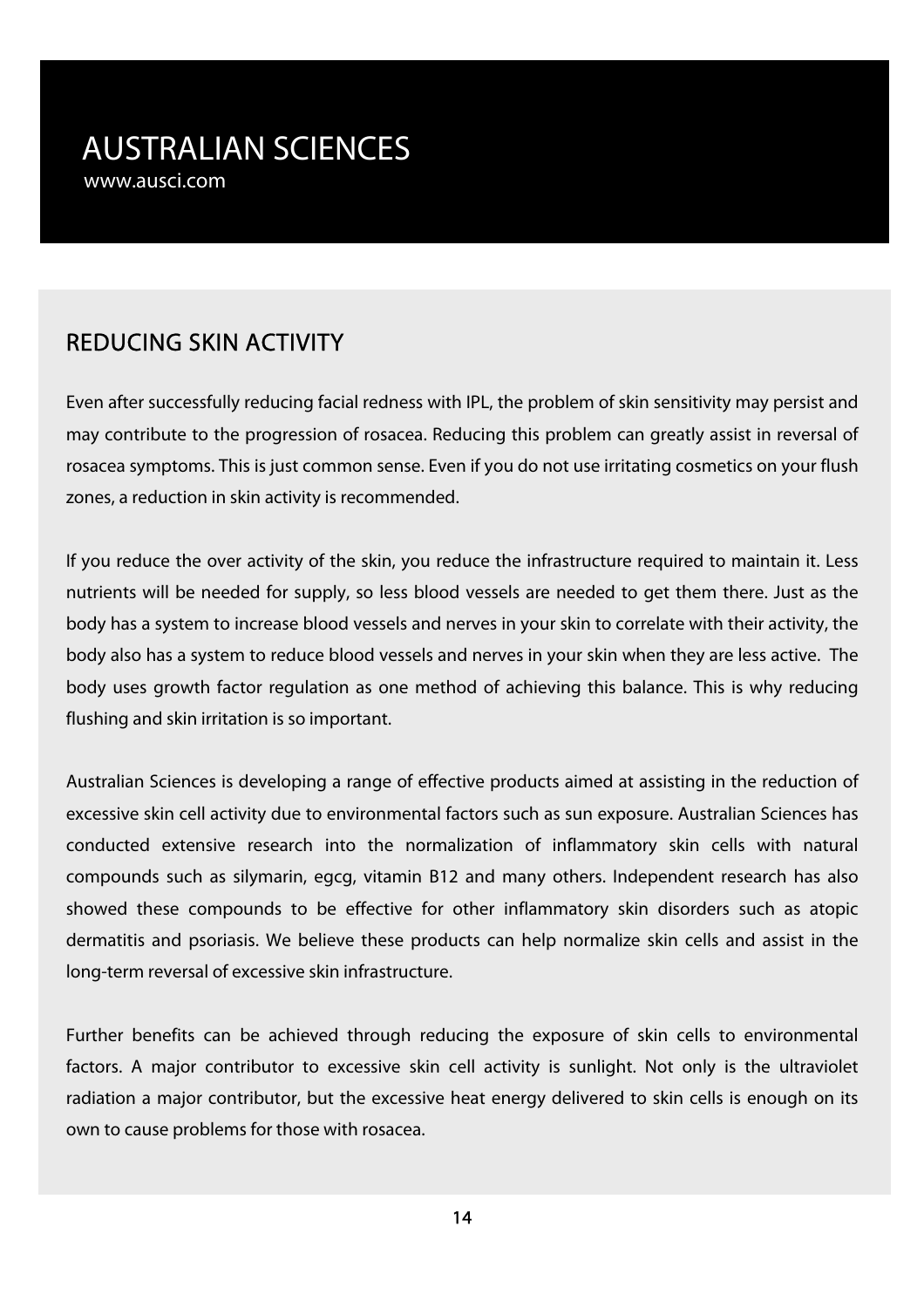

Figure 3: This picture shows the dramatic effect of UV (ultraviolet) light on the skin of mice. 4 MED (minimal erythema dose) was administered to mice over a period of 30 minutes. 20 hours after the UV exposure significant vasodilation and growth of blood vessels can be seen. Picture supplied by Australian Sciences.



Figure 4: 4 MED was again administered to mice over a period of 30 minutes. However these mice were pre-treated with topical Silymarin & EGCG. You can see the potent inhibitory action of this combination on the UV induced vasodilation and growth of blood vessels. Picture supplied by Australian Sciences.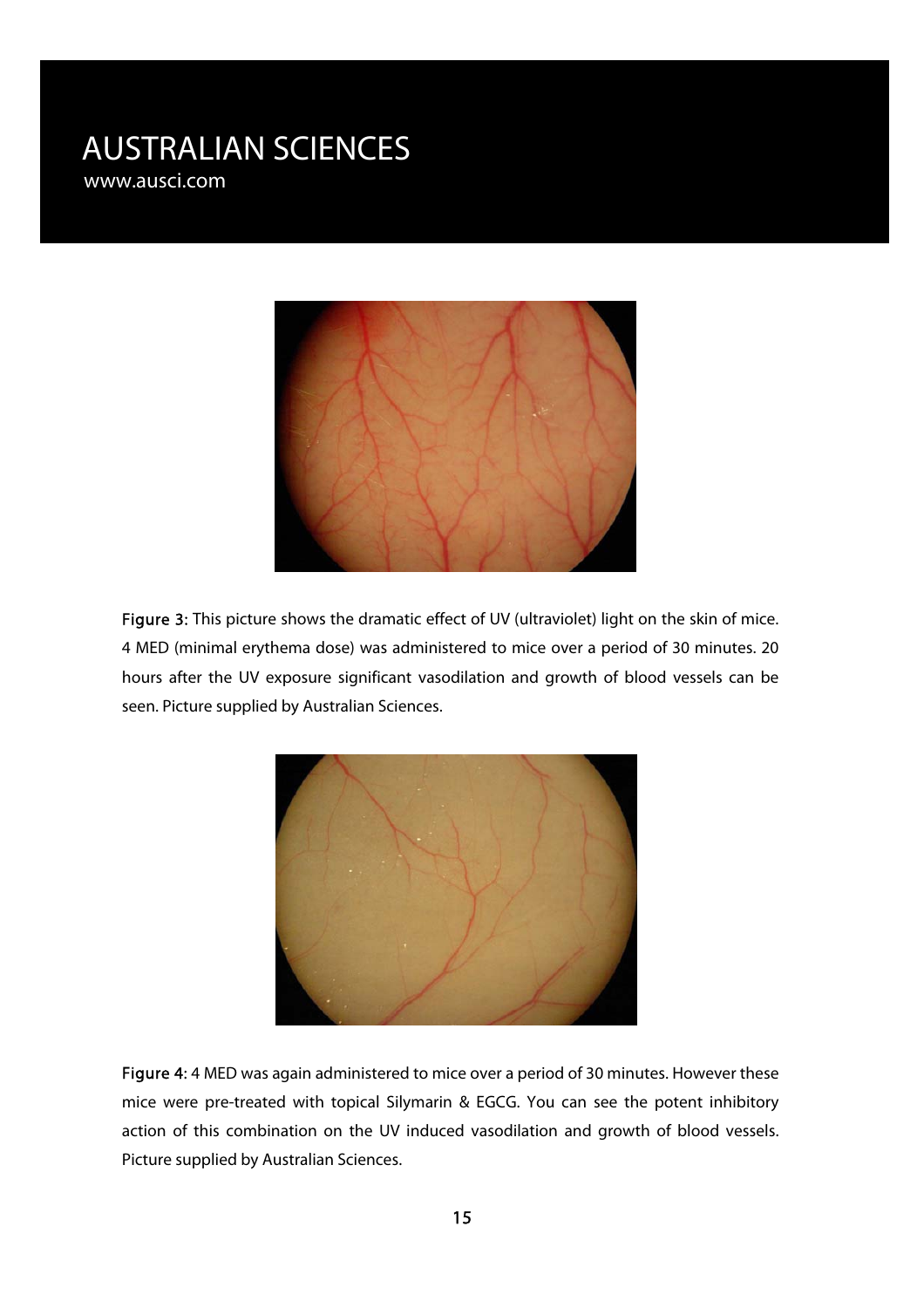#### ENTERING THE WARM ROOM WITHOUT FLUSHING

Early on in my own rosacea experience I believed that heat exposure and getting hot was the problem, because it would ultimately cause me to flush. So I tried to stay cool. But I found that I was not getting better. I even seemed to be experiencing more intense flushes. At the time I didn't understand what was going on or what I could do about it.

I pressed on with the rosacea research. The research had now taken me to China where I spent several months conducting experimentation. When I got back to Sydney I noticed that my facial redness was reduced. What happened during this time to cause this reduction? In addition to trying to reduce flushing triggers and sun exposure, which I always try to do, one thing immediately struck me. Due to the opposite seasons of Australia and China I went through a year without experiencing winter.

Putting some of the rosacea neuropeptide research I learned into practice, the coming winter I did an experiment to try to continually release neuropeptides thereby not enabling a build up of these chemicals by the nerves in my skin. After all, what is the facial flush? It's not caused by a gentle release of inflammatory chemicals produced by the body, but caused by a massive release of these chemicals! In effect I was creating a summer-like environment by using heaters to prevent my face and body from getting cool (without getting too hot). I got through the winter and saw further improvement in erythema and flushing.

I continued the experiment in the summer, but this time the cool environment was inside due to air conditioning or insulation. The warm room was now outdoor exposure to hot weather. I again tried to continually release neuropeptides throughout the day. I did use air conditioning sparingly during the summer only to reduce very warm environments like hot cars. But did not focus cool air directly on my face (flush zones) and did not get cool. Again I noticed a great reduction in overall flushing and my facial redness was further improved. Over time I noticed a greater tolerance to warm environments.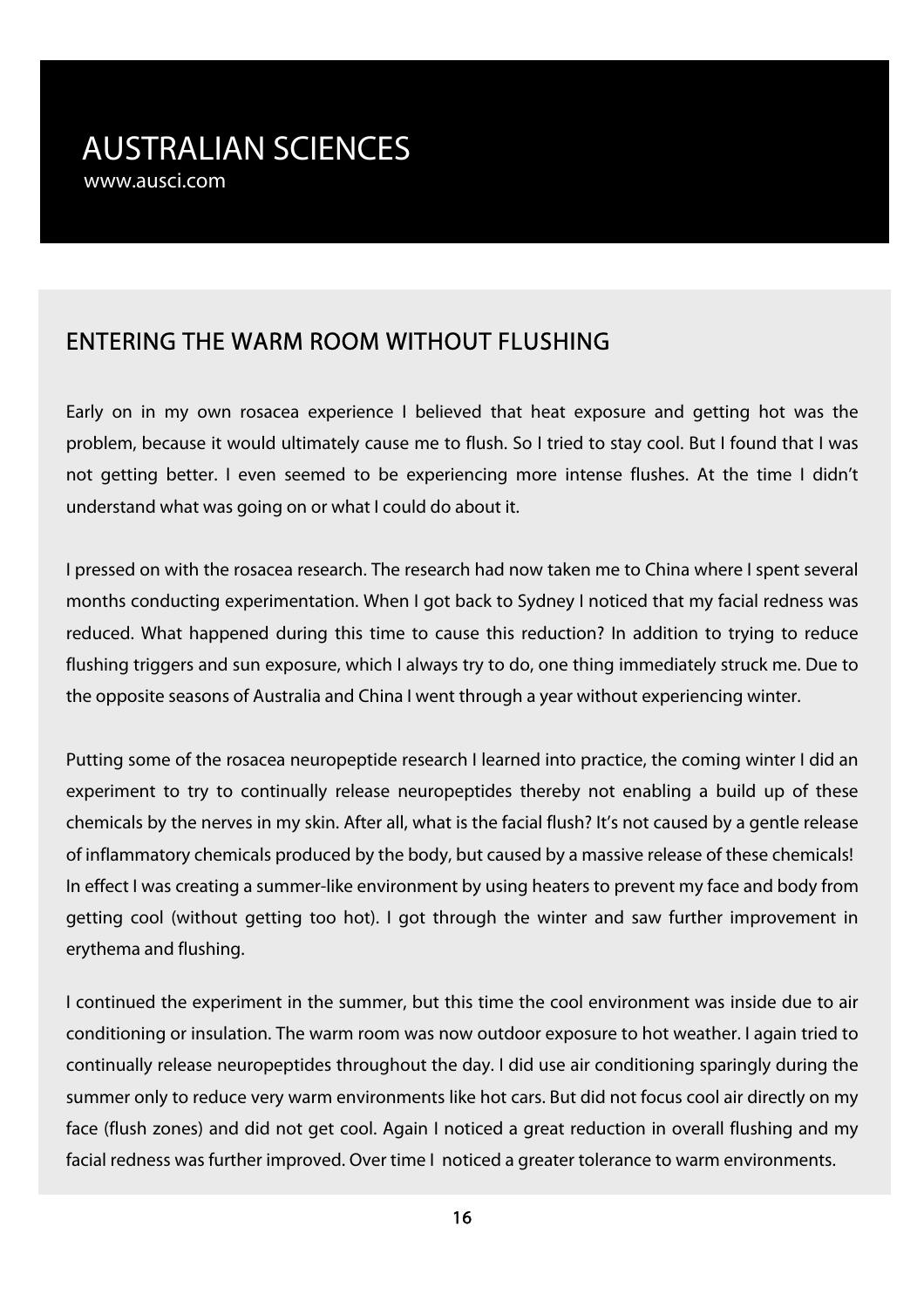There does seem to be a correlation between cooler environments and rosacea. In tropical southern China there is little rosacea found, but as you travel north towards areas that experience cold winters, rosacea is very common.

Over the previous 18 months I had experienced significant continual improvement in erythema and flushing. I planned to continue the same regime and monitor the outcome. However, I needed to return to China to perform research on another project for Australian Sciences. When I arrived in China it was approaching winter. I was spending eight hours a day in a cold lab that was only 15 degrees Celsius. After just a few days I began to experience something that hadn't happened for more than a year, I began to experience warm room flushing again!

The experimentation finished after just 3 weeks and I was able to work in a heated room for the rest of my stay in China. Needless to say the warm room flushing abruptly ceased. Even short periods in below zero weather did not cause the warm room flushing to re-appear.

Could the build up of neuropeptides and other inflammatory chemicals cause of all my rosacea flushing? Unfortunately the answer is no. However, this build up did play a major role in warm room flushing and warm environment flushing, both very common flushing triggers.

The term 'inflammatory cycle' has previously been used to describe a state of rosacea that leads to the continual progression of the condition. The heat regulation process may have much to do with this 'inflammatory cycle'. This is likely due to the fragile balance of heat conservation and heat release systems seen in those with rosacea.

Even slightly cool environments will kick off the heat conservation phase in flush zones enabling greater stores of neuropeptides, which when released in large amounts are likely to result in a flush.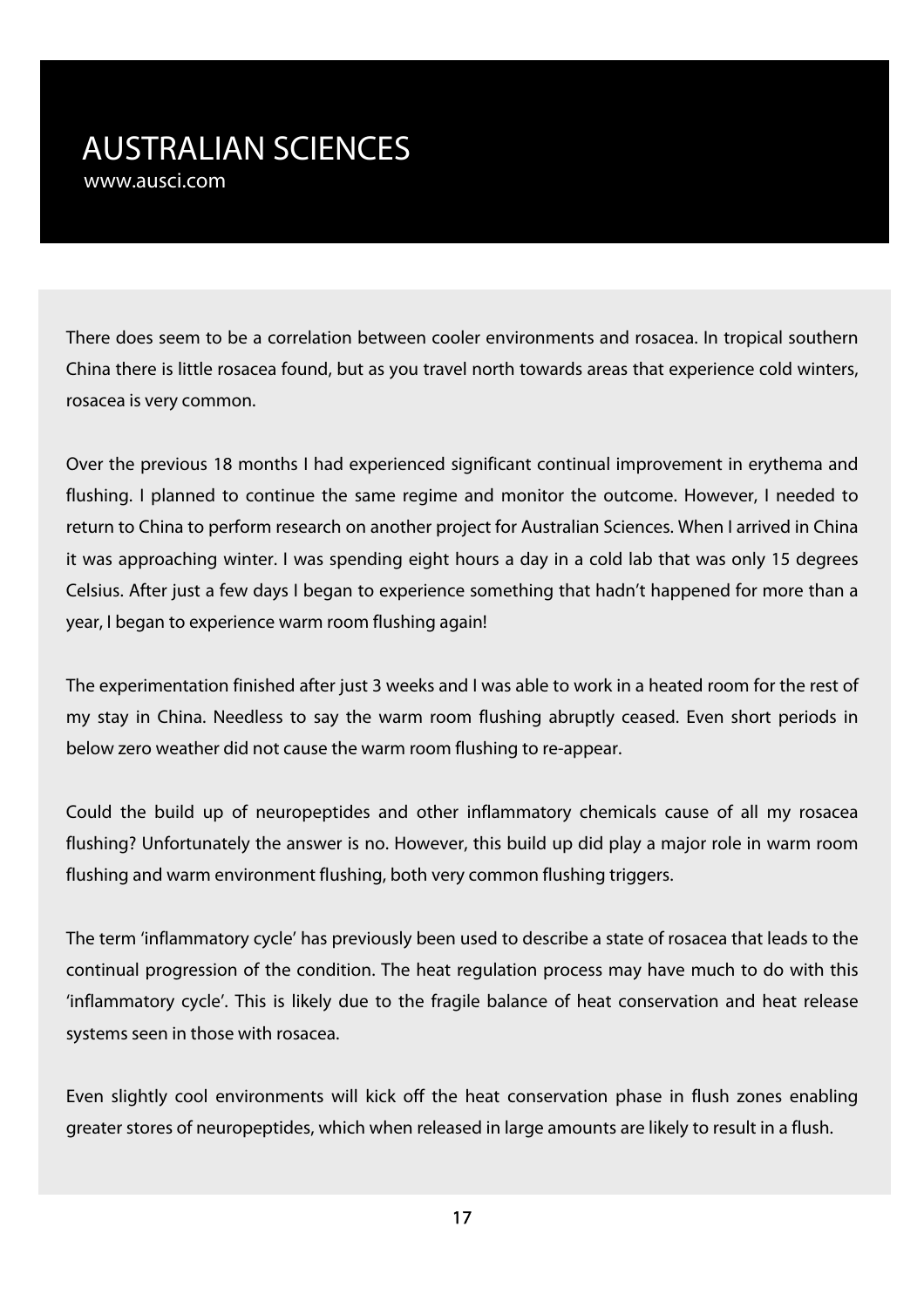Many with rosacea even try to remain in cool environments for long periods in an attempt to reduce facial flushes from occurring. However, this is counter productive because it can result in significant inflammatory neuropeptide storage. When the person eventually enters a warm environment they have a build up of neuropeptides ready for release. In this situation a large flush will be difficult to prevent.

An aim of this booklet is to let you know that even slightly cool environments may cause neuropeptide storage to begin in your flush zones, as these areas begin to conserve heat very early. The impact of this neuropeptide storage may result in an increase in the number of warm room flushes and an increase in the severity in warm room flushes.

#### WHAT IS COOL AND WHAT IS WARM?

So how can you tell what is a cool environment and what is a warm environment? The answer lies in your flush zones.

If the flush zones of your face (cheeks, etc) are cool to the touch, then it is very likely that the availability of inflammatory chemicals such as neuropeptides are building up. Your flush zones don't have to be red hot for these chemicals to be released. If you want to continually release neuropeptides gradually, then you want to have neutral to slightly warm skin (not hot and not cold).

By ensuring your environmental temperature is biased towards warm, then your flush zones will be biased towards neuropeptide depletion rather than neuropeptide build up. I also believe that it is not the actual temperature that is important but more of a question of time. The longer you stay in a heat conservation phase (your flush zone is cold) then the longer the neuropeptide build up continues.